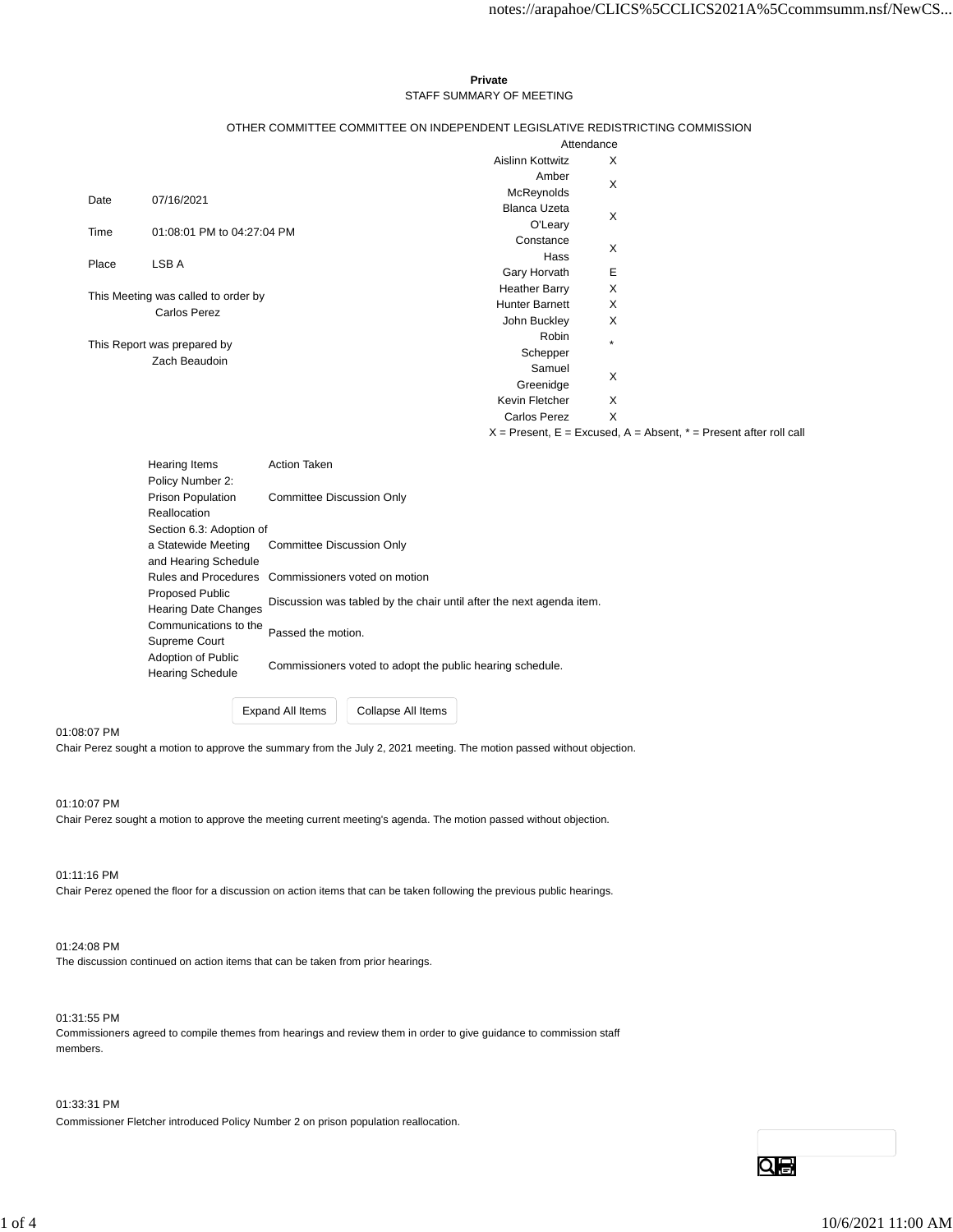# **Policy Number 2: Prison Population Reallocation - Committee Discussion Only**

01:45:59 PM The commissioners discussed the feasibility of the proposed policy with commission staff.

01:56:42 PM Commissioners continued conversation on the policy of prison reallocation.

02:05:15 PM Louis Pino, commission staff, gave insight into the process of prison reallocation.

02:13:14 PM

Commissioners moved on to discuss the rules of procedure for public hearings.

# **Section 6.3: Adoption of a Statewide Meeting and Hearing Schedule - Committee Discussion Only**

02:20:24 PM The commissioners continued discussion on Chair Perez's changes to the rules and procedures.

## **Rules and Procedures - Commissioners voted on motion**

| 02:30:13 PM | Motion                        | Amend the commission's rules of procedure to incorporate section 6.3 on the statewide hearing<br>schedule and sections 12.6 through 12.7 on public testimony. |
|-------------|-------------------------------|---------------------------------------------------------------------------------------------------------------------------------------------------------------|
|             | Moved<br>Seconded             | John Buckley                                                                                                                                                  |
|             | Aislinn<br>Kottwitz           | Yes                                                                                                                                                           |
|             | Amber<br>McReynolds<br>Blanca | Yes                                                                                                                                                           |
|             | Uzeta<br>O'Leary              | Yes                                                                                                                                                           |
|             | Constance<br>Hass             | Yes                                                                                                                                                           |
|             | Gary<br>Horvath               | Excused                                                                                                                                                       |
|             | Heather<br>Barry              | Yes                                                                                                                                                           |
|             | Hunter<br><b>Barnett</b>      | Yes                                                                                                                                                           |
|             | John<br><b>Buckley</b>        | Yes                                                                                                                                                           |
|             | Robin<br>Schepper             | Yes                                                                                                                                                           |
|             | Samuel<br>Greenidge           | Yes                                                                                                                                                           |
|             | Kevin<br>Fletcher             | Yes                                                                                                                                                           |
|             | Carlos<br>Perez               | Yes                                                                                                                                                           |
|             |                               | YES: 11 NO: 0 EXC: 1 ABS: 0 FINAL ACTION: PASS                                                                                                                |

02:32:21 PM

Commissioners discussed calendar changes proposed by the Independent Congressional Redistricting Commission's Public Hearing Committee and the Independent Legislative Redistricting Commission's Public Comment Subcommittee.

02:33:32 PM

Commissioner Schepper explained the proposed schedule created by the joint committees.

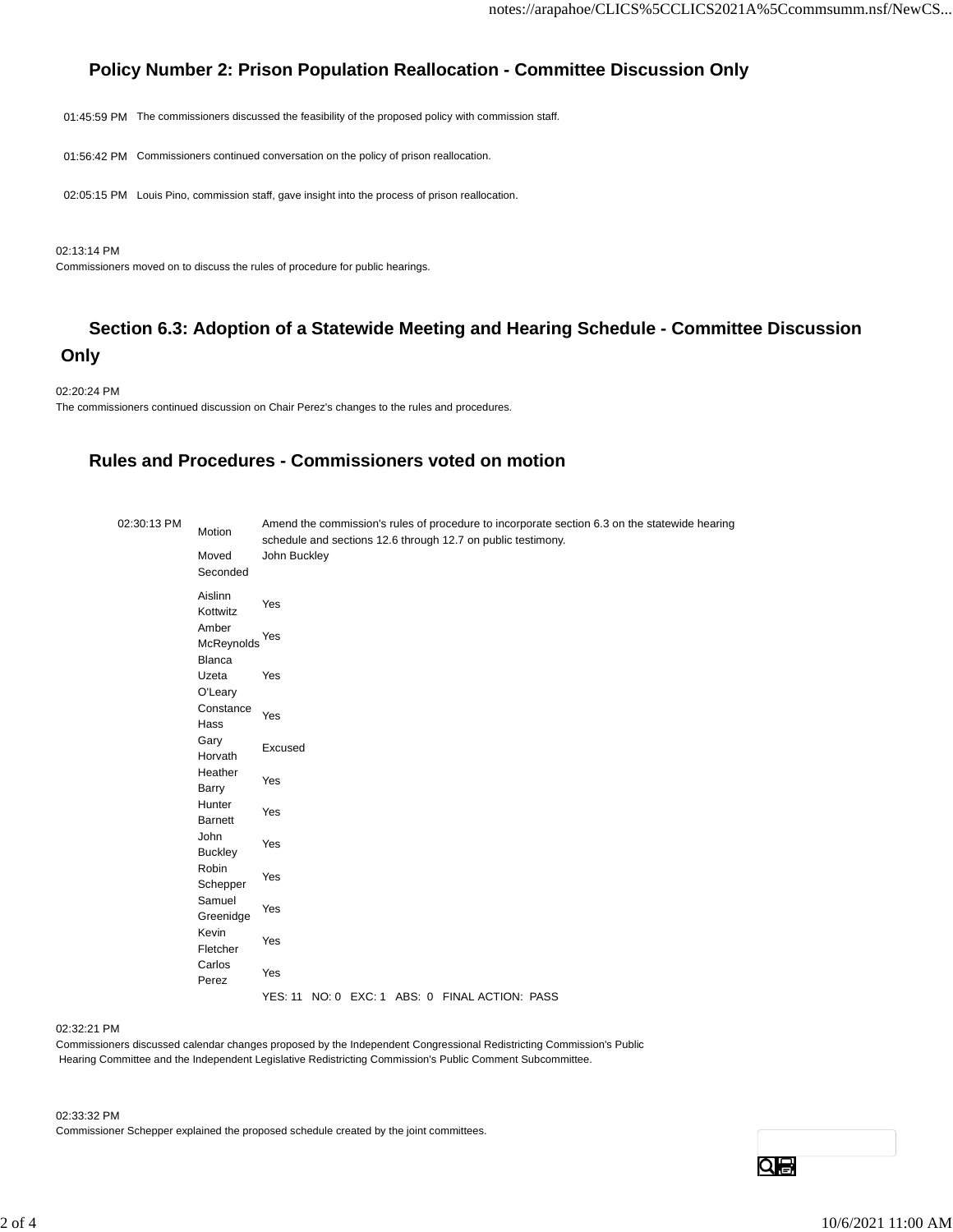#### 02:37:06 PM

Jessika Shipley, commission staff, gave commissioners the staff position on the proposed calendar changes.

#### 02:40:56 PM

Commissioners continued discussion on whether to adopt the proposed calendar changes.

## **Proposed Public Hearing Date Changes - Discussion was tabled by the chair until after the next**

### **agenda item.**

02:45:26 PM Commissioner Lisa Wilkes, Independent Congressional Redistricting Commission, presented the Congressional Commission's proposed changes to the hearing schedule.

02:53:32 PM Commissioners continued discussion on the proposed timelines.

#### 03:03:26 PM

Richard Kaufman, the Legislative Commission outside counsel, gave the commissioners his understanding of constitutional deadlines and professional advice.

03:08:35 PM

Commissioners asked Mr. Kaufman questions on the Census Bureau delays.

#### 03:09:12 PM

Commissioners discussed how to proceed with delayed census data.

## **Communications to the Supreme Court - Passed the motion.**

| 03:28:55 PM | Motion                                                                                                                                                                                                                    | court with final census data. |  |  | Move to commission authorize outside legal counsel to file pleadings with the Colorado Supreme<br>Court regarding the commission's modified timeline to submit approved redistricting maps to the |  |
|-------------|---------------------------------------------------------------------------------------------------------------------------------------------------------------------------------------------------------------------------|-------------------------------|--|--|---------------------------------------------------------------------------------------------------------------------------------------------------------------------------------------------------|--|
|             | Moved<br>Seconded                                                                                                                                                                                                         | Blanca Uzeta O'Leary          |  |  |                                                                                                                                                                                                   |  |
|             | Aislinn<br>Kottwitz<br>Amber<br>McReynolds<br>Blanca<br>Uzeta<br>O'Leary<br>Constance<br>Hass<br>Gary<br>Horvath<br>Heather<br>Barry<br>Hunter<br><b>Barnett</b><br>John<br><b>Buckley</b><br>Robin<br>Schepper<br>Samuel | Excused                       |  |  |                                                                                                                                                                                                   |  |
|             | Greenidge<br>Kevin                                                                                                                                                                                                        |                               |  |  |                                                                                                                                                                                                   |  |
|             | Fletcher<br>Carlos<br>Perez                                                                                                                                                                                               |                               |  |  |                                                                                                                                                                                                   |  |
|             |                                                                                                                                                                                                                           |                               |  |  | YES: 0 NO: 0 EXC: 1 ABS: 0 FINAL ACTION: Pass Without Objection                                                                                                                                   |  |

03:29:30 PM

 $Q \oplus$